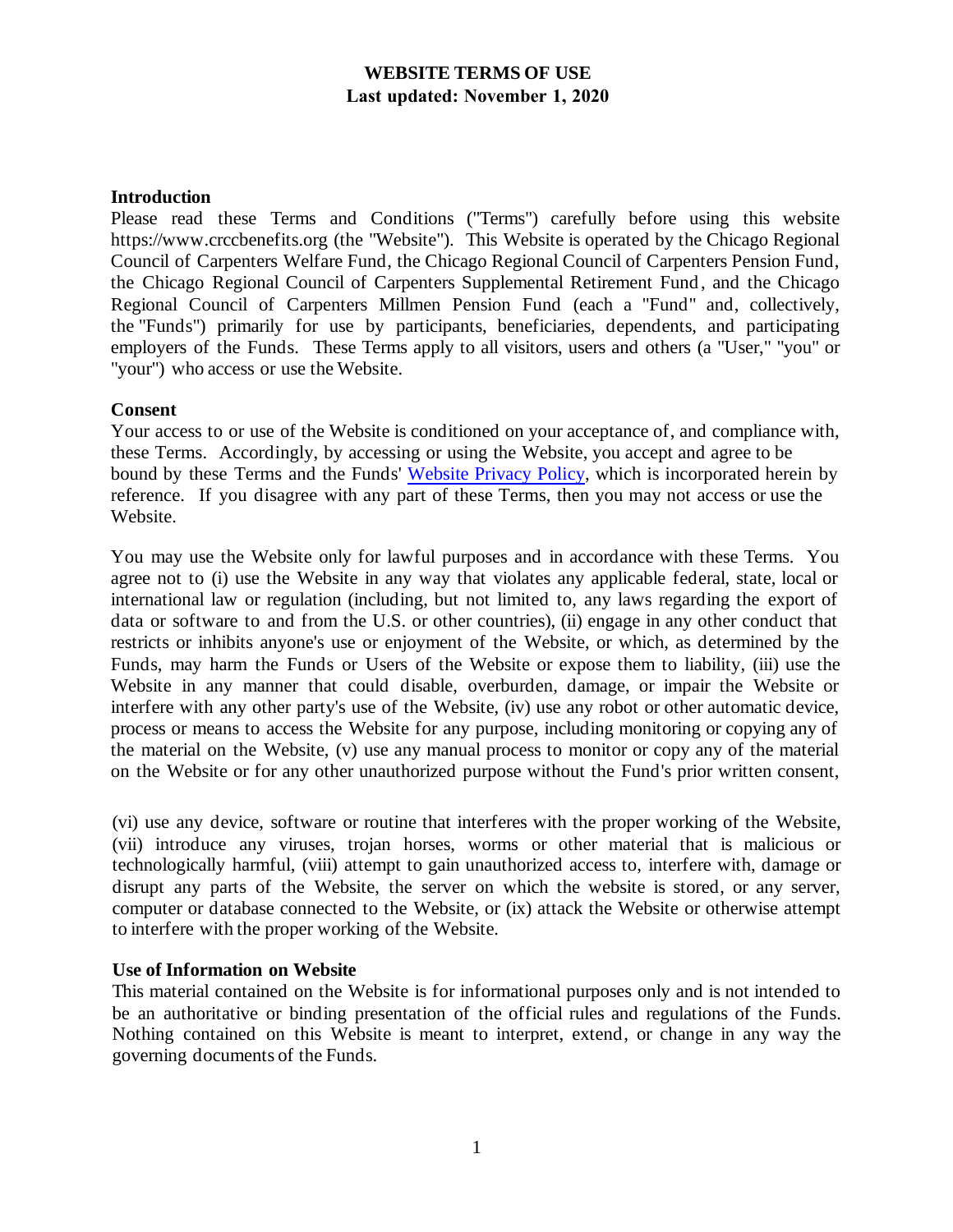The Funds have made this Website available to you for you to gain easier access to information about the Funds and your benefits. However, information on this Website does not overrule the official plan documents, rules, and regulations of the Funds, which are subject to change. Only the Funds' Trustees have the authority to interpret their Fund and your rights can only be determined by the provisions of the applicable Fund's governing documents. The information on this Website is not intended to be used as the sole basis of any eligibility or benefit related decision. You cannot claim any benefit, file an appeal, or file a lawsuit against anybody based on your reliance on anything contained in this Website. If you require a formal determination about a critical benefit issue affecting you, your inquiry should be directed in writing to Appeals Committee, Board of Trustees of the Chicago Regional Council of Carpenter <Insert Fund Name>, c/o Plan Administration, 12 E. Erie Street, Chicago, IL 60611.

## **Website Content**

This Website contains information of a general and educational nature about your benefit plan and issues relating to your benefit plan. This Website contains no medical, legal, tax, financial planning or any other form of professional advice. The Funds' Trustees encourage you to make appropriate use of medical, legal, tax, and financial planning professionals in helping you to make prudent decisions regarding the use of your benefit programs.

### **User Information**

If you create an account with us, you must provide information that is accurate, complete, and current at all times. Failure to do so constitutes a breach of the Terms, which may result in immediate termination of your account on the Website. You are solely responsible for backing up all data you input onto the Website.

You acknowledge and agree that the account you create is personal to you and that you will be entirely responsible for maintaining the confidentiality of any password and other account information that you create in order to access or use the Website. You agree to notify us immediately of any unauthorized use of your account, username, or password. We will not be liable for any loss that you incur as a result of someone else using your password, either with or without your knowledge.

#### **Links To Other Web Sites**

The Website may contain links to third party websites or services that are not owned or controlled by the Funds. These links are offered for your convenience and do not constitute an endorsement of those websites. The Funds do not assess the suitability or give any assurance about the potential value of any opinions expressed or the information contained in any outside links referenced in this Website.

We strongly advise you to read the terms and conditions and policies of any third-party websites or services that you visit. The Funds have no control over, and assumes no responsibility for, the content, policies, or practices of any third-party websites or services. You acknowledge and agree that the Funds shall not be responsible or liable, directly or indirectly, for any damage or loss caused or alleged to be caused by or in connection with use of or reliance on any such content, goods, or services available on or through any such third party websites or services.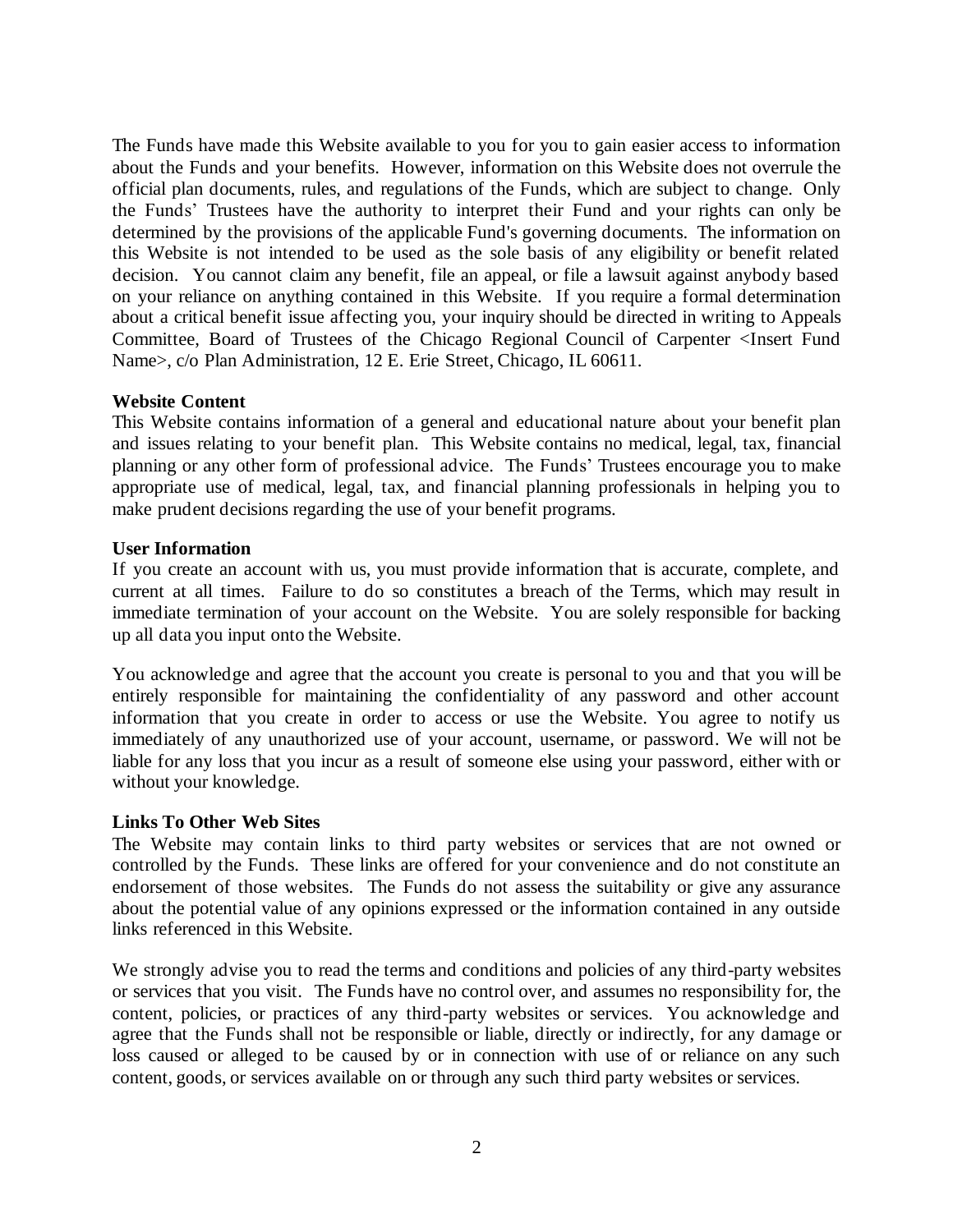## **Monitoring**

The Funds are under no obligation to monitor the conduct of its Website Users but may investigate and respond if violations are reported. The Funds reserve the right to delete, remove or exclude any User, in our sole discretion, that does not meet our guidelines for the proper use of the Website.

### **Proprietary Information**

The data contained on this Website is proprietary to or properly licensed to the Funds and may not be copied, reproduced, duplicated, modified, distributed, or disclosed without the approval of the Fund. However, you may download materials on any single computer for your personal, noncommercial use. Improper access and use of this Website is strictly prohibited and may subject an unauthorized user to criminal and civil penalties, including indemnification of the Funds for loss or damage caused by unauthorized use. The Funds expressly reserve any and all rights in all content contained on this Website.

All trademarks, including the Funds' logo, the logos of vendor partners and the affiliated health and vision centers, are proprietary. Misuse of these trademarks is expressly prohibited and may violate federal and state trademark law. Also, please be advised that the Funds aggressively enforce their intellectual property rights to the full extent of the applicable law.

### **Disclaimer**

NEITHER THE FUNDS NOR THEIR EMPLOYEES, OFFICERS, AFFILIATES, TRUSTEES, AGENTS OR ANY RELATED ENTITIES (COLLECTIVELY, "US," "WE" OR "OUR") WARRANT THAT ACCESS TO OR USE OF THE WEBSITE WILL BE UNINTERRUPTED OR ERROR FREE OR THAT DEFECTS IN THE WEBSITE WILL BE CORRECTED. THIS WEBSITE, INCLUDING ANY CONTENT OR INFORMATION CONTAINED WITHIN IT OR ANY WEBSITE-RELATED SERVICE, ARE PROVIDED ON AN "AS IS" AND "AS AVAILABLE" BASIS, WITH NO REPRESENTATIONS OR WARRANTIES OF ANY KIND, EITHER EXPRESS OR IMPLIED, INCLUDING, BUT NOT LIMITED TO, THE IMPLIED WARRANTIES OF MERCHANTABILITY, FITNESS FOR A PARTICULAR PURPOSE, QUALITY OF INFORMATION, QUIET ENJOYMENT AND TITLE/NON-INFRINGEMENT. WE SPECIFICALLY DISCLAIM ALL LIABILITY FROM ERRORS OR OMISSIONS IN, OR THE MISUSE OR MISINTERPRETATION OF, ANY INFORMATION OBTAINED THROUGH THE WEBSITE. WE DO NOT MAKE ANY REPRESENTATION OR WARRANTY REGARDING THE WEBSITE'S ACCURACY, COMPLETENESS, SECURITY, QUALITY OR RELIABILITY, INCLUDING WITH RESPECT TO THE INFORMATION, TEXT, GRAPHICS, LINKS OR OTHER ITEMS CONTAINED ON THIS WEBSITE.

IN NO EVENT WILL WE BE LIABLE FOR DAMAGES OF ANY KIND, UNDER ANY LEGAL THEORY, ARISING OUT OF OR IN CONNECTION WITH YOUR USE, OR INABILITY TO USE, THE WEBSITE, ANY WEBSITES LINKED TO IT, ANY CONTENT ON THE WEBSITE OR SUCH OTHER WEBSITES OR ANY SERVICES OR ITEMS OBTAINED THROUGH THE WEBSITE OR SUCH OTHER WEBSITES, INCLUDING ANY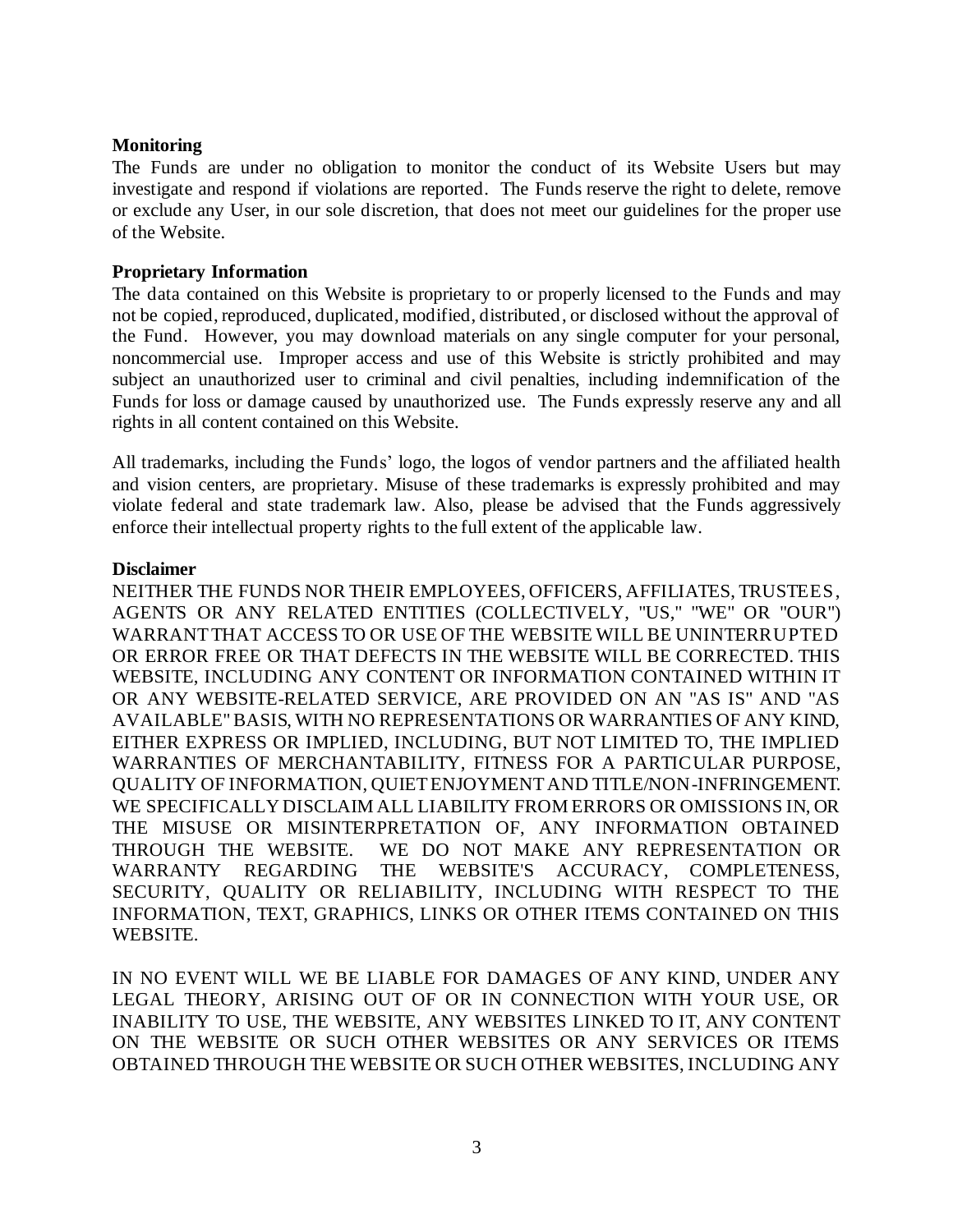DIRECT, INDIRECT, SPECIAL, INCIDENTAL, CONSEQUENTIAL OR PUNITIVE DAMAGES, INCLUDING BUT NOT LIMITED TO, PERSONAL INJURY, PAIN AND SUFFERING, EMOTIONAL DISTRESS, LOSS OF REVENUE, LOSS OF PROFITS, LOSS OF BUSINESS OR ANTICIPATED SAVINGS, LOSS OF USE, LOSS OF GOODWILL, LOSS OF DATA, AND WHETHER CAUSED BY TORT (INCLUDING NEGLIGENCE), BREACH OF CONTRACT OR OTHERWISE, EVEN IF FORESEEABLE. THE FOREGOING DOES NOT AFFECT ANY LIABILITY WHICH CANNOT BE EXCLUDED OR LIMITED UNDER APPLICABLE LAW.

YOU ASSUME TOTAL RESPONSIBILITY AND RISK FOR YOUR USE OF THIS WEBSITE AND LINKED WEBSITES. WE DO NOT WARRANT THAT FILES AVAILABLE FOR DOWNLOAD WILL BE FREE OF MALWARE OR OTHER DESTRUCTIVE PROGRAMMING. YOU ARE RESPONSIBLE FOR IMPLEMENTING PROCEDURES SUFFICIENT TO SATISFY YOUR NEEDS FOR DATA BACK UP AND SECURITY. YOU ASSUME TOTAL RESPONSIBILITY AND RISK FOR YOUR USE OF THE WEBSITE AND OF THE INTERNET.

#### **Indemnification**

You agree to indemnify, defend and hold harmless the Funds, their affiliates, the plan office, and the Funds' Trustees, officers, directors, employees, agents, contractors, professional advisors, successors and assigns, as applicable, and related entities from and against any claims, losses, damages, expenses or liabilities, including without limitation legal fees and costs, incurred by the Funds arising from or relating to your violation of these Terms.

#### **Governing Law**

These Terms shall be governed and construed in accordance with the laws of the United States and, to the extent not preempted, the State of Illinois, without regard to its conflict of law provisions. Any disputes arising out of these Terms shall be adjudicated in a court of competent jurisdiction in the Northern District of the state of Illinois. The Funds' rights and all rights of participants and beneficiaries under the Funds shall be governed by the Employee Retirement Income Security Act of 1974, as amended ("ERISA"), except to the extent ERISA does not preempt state law.

## **Entire Agreement; Waiver**

Our failure to enforce any right or provision of these Terms will not be considered a waiver of those rights. If any provision of these Terms is held to be invalid or unenforceable by a court, the remaining provisions of these Terms will remain in effect. These Terms constitute the entire agreement between us and you regarding the Website and supersede and replace any prior agreements we may have with you regarding the Website.

## **Changes to Terms of Use**

You are responsible for regularly reviewing these Terms. We reserve the right, at our sole discretion, to modify or replace these Terms at any time without advance notice. Any such modifications or changes will immediately become effective upon posting of such changes to the